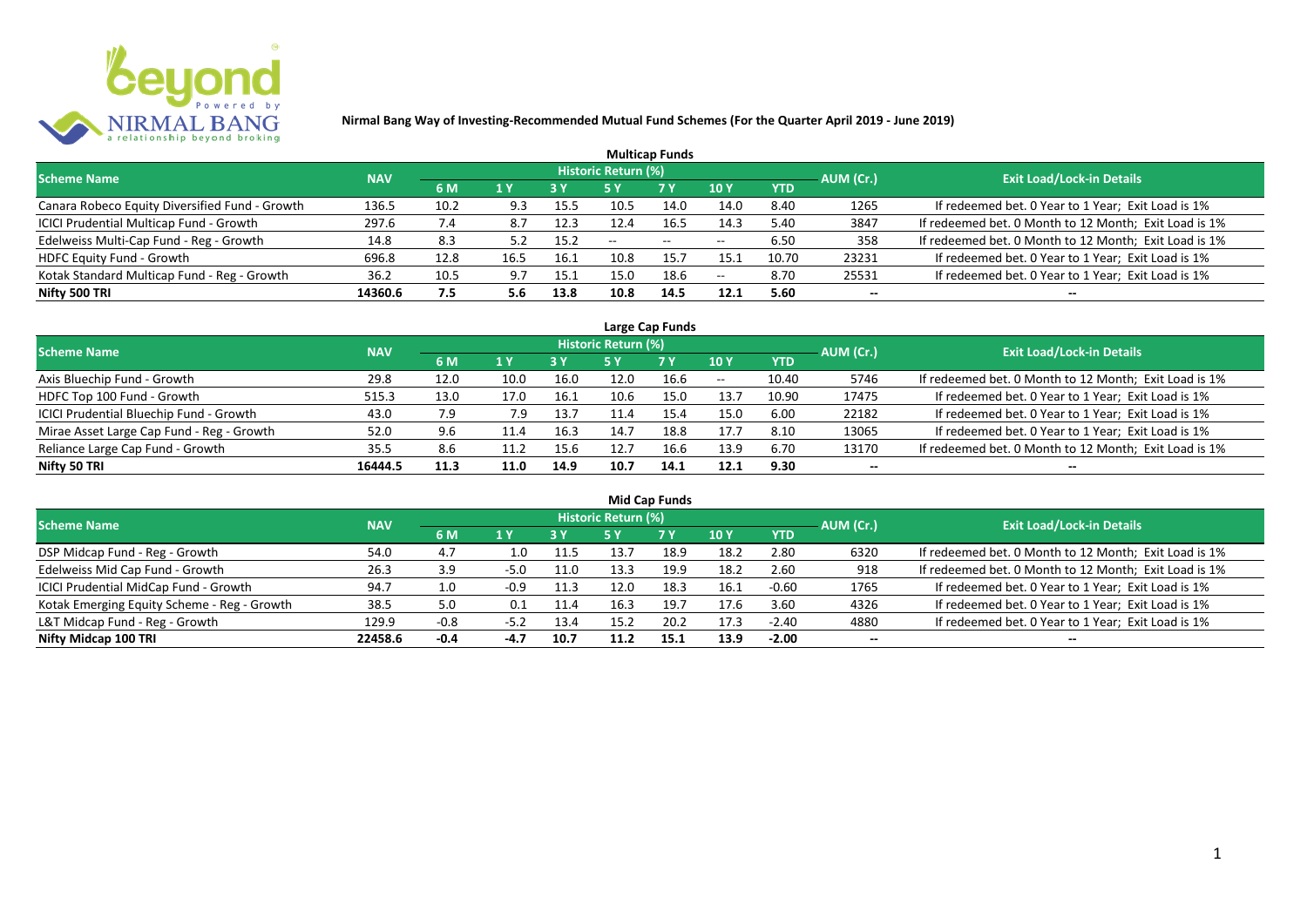

|                                           |            |     |        |      |                            | Large & Midcap |      |            |           |                                                    |
|-------------------------------------------|------------|-----|--------|------|----------------------------|----------------|------|------------|-----------|----------------------------------------------------|
| <b>Scheme Name</b>                        | <b>NAV</b> |     |        |      | <b>Historic Return (%)</b> |                |      |            | AUM (Cr.) | <b>Exit Load/Lock-in Details</b>                   |
|                                           |            | 6 M |        |      |                            | 7 Y            | 10 Y | <b>YTD</b> |           |                                                    |
| Canara Robeco Emerging Equities - Growth  | 94.0       |     | . .8   | 15.5 |                            | 22.5           | 21.4 | 5.60       | 4890      | If redeemed bet. 0 Year to 1 Year; Exit Load is 1% |
| IDFC Core Equity Fund - Reg - Growth      | د.45       |     |        | 12.2 | 10.8                       | 13.9           | 10.9 | 2.10       | 3015      | If redeemed bet. 0 Day to 365 Day; Exit Load is 1% |
| Principal Emerging Bluechip Fund - Growth | 103.2      |     | $-2.2$ | 14.0 | 15.6                       | 21.3           | 18.3 | 2.10       | 2236      | If redeemed bet. 0 Year to 1 Year; Exit Load is 1% |
| NIFTY Large Midcap 250 TRI                | 7221.9     | 5.1 |        | 14.0 | 12.1                       | 16.3           | 13.8 | 3.20       | --        | $- -$                                              |

|                                         |            |           |     |      |                     | <b>Focused Funds</b> |       |            |           |                                                       |
|-----------------------------------------|------------|-----------|-----|------|---------------------|----------------------|-------|------------|-----------|-------------------------------------------------------|
| <b>Scheme Name</b>                      | <b>NAV</b> |           |     |      | Historic Return (%) |                      |       |            | AUM (Cr.) | <b>Exit Load/Lock-in Details</b>                      |
|                                         |            | <b>6M</b> | 1 V |      |                     | 7 Y                  | 10Y   | <b>YTD</b> |           |                                                       |
| Axis Focused 25 Fund - Growth           | 28.3       |           | 2.5 | 16.5 | 14.4                | $-$                  | $- -$ | 5.60       | 7978      | If redeemed bet. 0 Month to 12 Month; Exit Load is 1% |
| IDFC Focused Equity Fund - Reg - Growth | 36.7       |           |     | 12.7 | 8.6                 | 11.3                 | 9.5   | 4.10       | 1646      | If redeemed bet. 0 Days to 365 Days; Exit Load is 1%  |
| SBI Focused Equity Fund - Growth        | 143.9      | 10.6      | 8.2 | 15.2 | 14.9                | 17.8                 | 19.3  | 8.80       | 4634      | If redeemed bet. 0 Year to 1 Year; Exit Load is 1%    |
| <b>S&amp;P BSE 500</b>                  | 15253.6    | 6.8       | 4.1 | 12.5 | 9.5                 | 13.0                 | 10.9  | 4.90       | $- -$     | $\overline{\phantom{a}}$                              |

| <b>Small Cap Funds</b>                         |            |        |         |                     |      |                          |       |            |           |                                                    |  |  |  |
|------------------------------------------------|------------|--------|---------|---------------------|------|--------------------------|-------|------------|-----------|----------------------------------------------------|--|--|--|
| <b>Scheme Name</b>                             | <b>NAV</b> |        |         | Historic Return (%) |      |                          |       |            | AUM (Cr.) | <b>Exit Load/Lock-in Details</b>                   |  |  |  |
|                                                |            | 6 M    | 1 Y     |                     | 5 Y  | <b>7Y</b>                | 10Y   | <b>YTD</b> |           |                                                    |  |  |  |
| Franklin India Smaller Companies Fund - Growth | 52.6       |        | -8.5    | 7.6                 | 13.7 |                          | 18.7  | 0.30       | 7577      | If redeemed bet. 0 Year to 1 Year; Exit Load is 1% |  |  |  |
| HDFC Small Cap Fund - Growth                   | 42.0       | $-0.2$ | $-5.3$  | 16.0                | 15.0 | 18.2                     | 16.0  | $-1.30$    | 8403      | If redeemed bet. 0 Year to 1 Year; Exit Load is 1% |  |  |  |
| L&T Emerging Businesses Fund - Reg - Growth    | 23.4       | $-4.7$ | $-10.2$ | 15.0                | 15.1 | $\overline{\phantom{a}}$ | $- -$ | $-5.60$    | 6177      | If redeemed bet. 0 Year to 1 Year; Exit Load is 1% |  |  |  |
| Reliance Small Cap Fund - Growth               | 39.1       | $-0.6$ | -6.6    | 14.5                | 15.9 | 23.2                     | $- -$ | $-1.50$    | 8438      | If redeemed bet. 0 Year to 1 Year; Exit Load is 1% |  |  |  |
| SBI Small Cap Fund - Growth                    | 50.7       | 2.6    | $-2.1$  | 15.8                | 21.6 | 25.1                     | $- -$ | 0.70       | 2188      | If redeemed bet. 0 Year to 1 Year; Exit Load is 1% |  |  |  |
| Nifty Smallcap 100 TRI                         | 7498.6     | $-2.2$ | $-15.8$ | 5.0                 | 4.1  | 10.6                     | 10.1  | -4.30      | $- -$     | --                                                 |  |  |  |

#### **ELSS Schemes (Tax Saving u/s 80-C)**

| <b>Scheme Name</b>                            | <b>NAV</b> |     |        | <b>Historic Return (%)</b> |      |            |                 |            | AUM (Cr.)                | <b>Exit Load/Lock-in Details</b> |
|-----------------------------------------------|------------|-----|--------|----------------------------|------|------------|-----------------|------------|--------------------------|----------------------------------|
|                                               |            | 6 M | 1 Y    |                            | 5 Y  | <b>7 Y</b> | 10 <sub>1</sub> | <b>YTD</b> |                          |                                  |
| Aditya Birla Sun Life Tax Relief 96 - Growth  | 30.7       |     | $-2.7$ | 11.9                       | 13.8 | 17.8       | 14.1            | $-0.70$    | 8913                     | Nil                              |
| Axis Long Term Equity Fund - Growth           | 45.5       | 7.6 | 5.3    | 14.2                       | 15.2 | 20.3       | $- -$           | 6.10       | 19817                    | Nil                              |
| IDFC Tax Advantage (ELSS) Fund - Reg - Growth | 56.5       | 6.0 | $-0.1$ | 14.0                       | 13.3 | 17.7       | 15.5            | 4.70       | 2063                     | Nil                              |
| Invesco India Tax Plan - Growth               | 51.3       | 6.5 |        | 13.2                       | 13.3 |            | 16.3            | 4.70       | 870                      | Nil                              |
| Mirae Asset Tax Saver Fund - Reg - Growth     | 18.0       | 9.4 |        | 19.6                       | $-$  | $\sim$     | $- -$           | 7.90       | 2112                     | Nil                              |
| <b>S&amp;P BSE 200 TRI</b>                    | 5850.9     | 8.2 | 7.4    | 14.3                       |      | 14.7       | 12.4            | 6.30       | $\overline{\phantom{a}}$ | $- -$                            |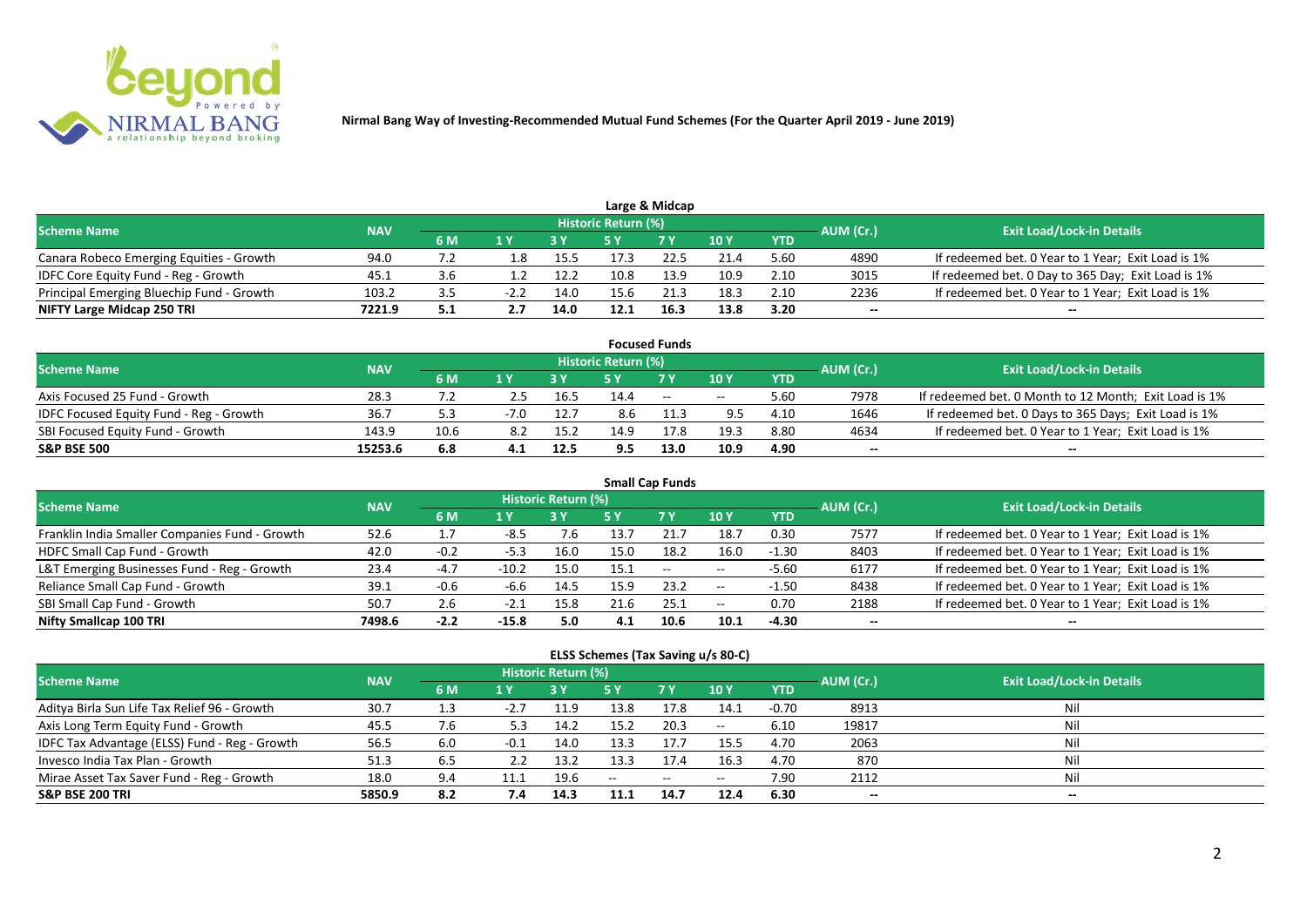

| <b>Contra/Value Fund</b>                  |            |     |        |                     |      |            |        |            |           |                                                       |  |  |  |
|-------------------------------------------|------------|-----|--------|---------------------|------|------------|--------|------------|-----------|-------------------------------------------------------|--|--|--|
| <b>Scheme Name</b>                        | <b>NAV</b> |     |        | Historic Return (%) |      |            |        |            | AUM (Cr.) | <b>Exit Load/Lock-in Details</b>                      |  |  |  |
|                                           |            | 6 M | 1 Y    |                     | 5 V  | <b>7 V</b> | $-10V$ | <b>YTD</b> |           |                                                       |  |  |  |
| Kotak India EQ Contra Fund - Reg - Growth | 53.2       | 8.3 | 6.1    | 15.5                | 11.5 | 14.9       | 13.3   | 6.30       | 853       | If redeemed bet. 0 Year to 1 Year; Exit Load is 1%    |  |  |  |
| Tata Equity P/E Fund - Reg - Growth       | 134.7      | 4.5 | $-1.6$ | 14.6                | 13.1 | 17.6       | 16.0   | 2.80       | 5602      | If redeemed bet. 0 Month to 12 Month; Exit Load is 1% |  |  |  |
| UTI Value Opportunities Fund - Growth     | 61.2       | 6.2 | 2.3    | 10.1                | 7.9  | 11.9       | 12.5   | 4.70       | 4571      | If redeemed bet. 0 Year to 1 Year; Exit Load is 1%    |  |  |  |
| Nifty 500 TRI                             | 14360.6    | 7.5 |        | 13.8                | 10.8 | 14.5       | 12.1   | 5.60       | --        | $- -$                                                 |  |  |  |

| Sector/Thematic                                                           |            |      |        |                            |      |           |                          |            |           |                                                    |  |  |  |
|---------------------------------------------------------------------------|------------|------|--------|----------------------------|------|-----------|--------------------------|------------|-----------|----------------------------------------------------|--|--|--|
| <b>Scheme Name</b>                                                        | <b>NAV</b> |      |        | <b>Historic Return (%)</b> |      |           |                          |            | AUM (Cr.) | <b>Exit Load/Lock-in Details</b>                   |  |  |  |
|                                                                           |            | 6 M  | 1 Y    | <b>3 Y</b>                 | 5 Y  | <b>7Y</b> | <b>10Y</b>               | <b>YTD</b> |           |                                                    |  |  |  |
| Canara Robeco Consumer Trends Fund - Reg - Growth                         | 39.3       | 6.4  | 5.2    | 15.2                       | 14.8 | 17.2      | $\sim$ $-$               | 4.40       | 335       | If redeemed bet. 0 Year to 1 Year; Exit Load is 1% |  |  |  |
| Mirae Asset Great Consumer Fund - Growth                                  | 34.3       | 1.7  | 4.1    | 16.3                       | 14.3 | 17.6      | $\overline{\phantom{a}}$ | 0.00       | 777       | If redeemed bet. 0 Year to 1 Year; Exit Load is 1% |  |  |  |
| ICICI Prudential Technology Fund - Growth                                 | 59.1       | 6.6  | 7.6    | 12.3                       | 12.4 | 18.2      | 20.7                     | 4.30       | 456       | If redeemed bet. 0 Day to 15 Day; Exit Load is 1%  |  |  |  |
| Reliance Pharma Fund - Growth                                             | 140.1      | -4.8 | $-3.7$ | 2.9                        | 8.4  | 13.7      | 18.3                     | $-6.30$    | 2492      | If redeemed bet. 0 Year to 1 Year; Exit Load is 1% |  |  |  |
| ICICI Prudential Banking and Financial Services Fund -<br>Retail - Growth | 67.8       | 13.6 | 15.2   | 20.5                       | 17.3 | 21.9      | 19.3                     | 11.50      | 3299      | If redeemed bet. 0 Day to 15 Day; Exit Load is 1%  |  |  |  |
| Reliance Banking Fund - Growth                                            | 293.8      | 12.7 | 9.9    | 19.2                       | 14.6 | 17.9      | 17.4                     | 10.90      | 3203      | If redeemed bet. 0 Year to 1 Year; Exit Load is 1% |  |  |  |
| Nifty 500 TRI                                                             | 14360.6    | 7.5  | 5.6    | 13.8                       | 10.8 | 14.5      | 12.1                     | 5.60       | $- -$     | $\overline{\phantom{a}}$                           |  |  |  |

| <b>Dynamic Asset Allocation Funds</b>            |            |     |      |                            |                          |           |            |            |           |                                                         |  |  |  |
|--------------------------------------------------|------------|-----|------|----------------------------|--------------------------|-----------|------------|------------|-----------|---------------------------------------------------------|--|--|--|
| <b>Scheme Name</b>                               | <b>NAV</b> |     |      | <b>Historic Return (%)</b> |                          |           |            |            |           | <b>Exit Load/Lock-in Details</b>                        |  |  |  |
|                                                  |            | 6 M | 1 Y  |                            | <b>5 Y</b>               | <b>7Y</b> | <b>10Y</b> | <b>YTD</b> | AUM (Cr.) |                                                         |  |  |  |
| ICICI Prudential Balanced Advantage Fund - Reg - | 36.0       |     | 7.7  |                            | 10.3                     | 13.7      | 13.2       | 4.80       | 29105     | If redeemed bet. 0 Year to 1 Year; Exit Load is 1%      |  |  |  |
| Growth                                           |            | 5.9 |      | 10.3                       |                          |           |            |            |           |                                                         |  |  |  |
| Invesco India Dynamic Equity Fund - Growth       | 29.3       |     |      | 11.0                       | 9.9                      | 13.9      | 12.9       | 6.10       | 995       | If redeemed bet. 0 Month to 3 Month; Exit Load is 0.25% |  |  |  |
| SBI Dynamic Asset Allocation Fund - Reg - Growth | 13.4       | 2.4 |      | 8.1                        | $\overline{\phantom{a}}$ | $\sim$    | $- -$      | 2.40       | 669       | If redeemed bet. 0 Month to 12 Month; Exit Load is 1%   |  |  |  |
| NIFTY 50 Hybrid Composite Debt 65:35 Index       | 10134.5    | 9.4 | 11.4 | 12.6                       | 10.2                     | 12.3      | 10.9       | 8.10       | --        | --                                                      |  |  |  |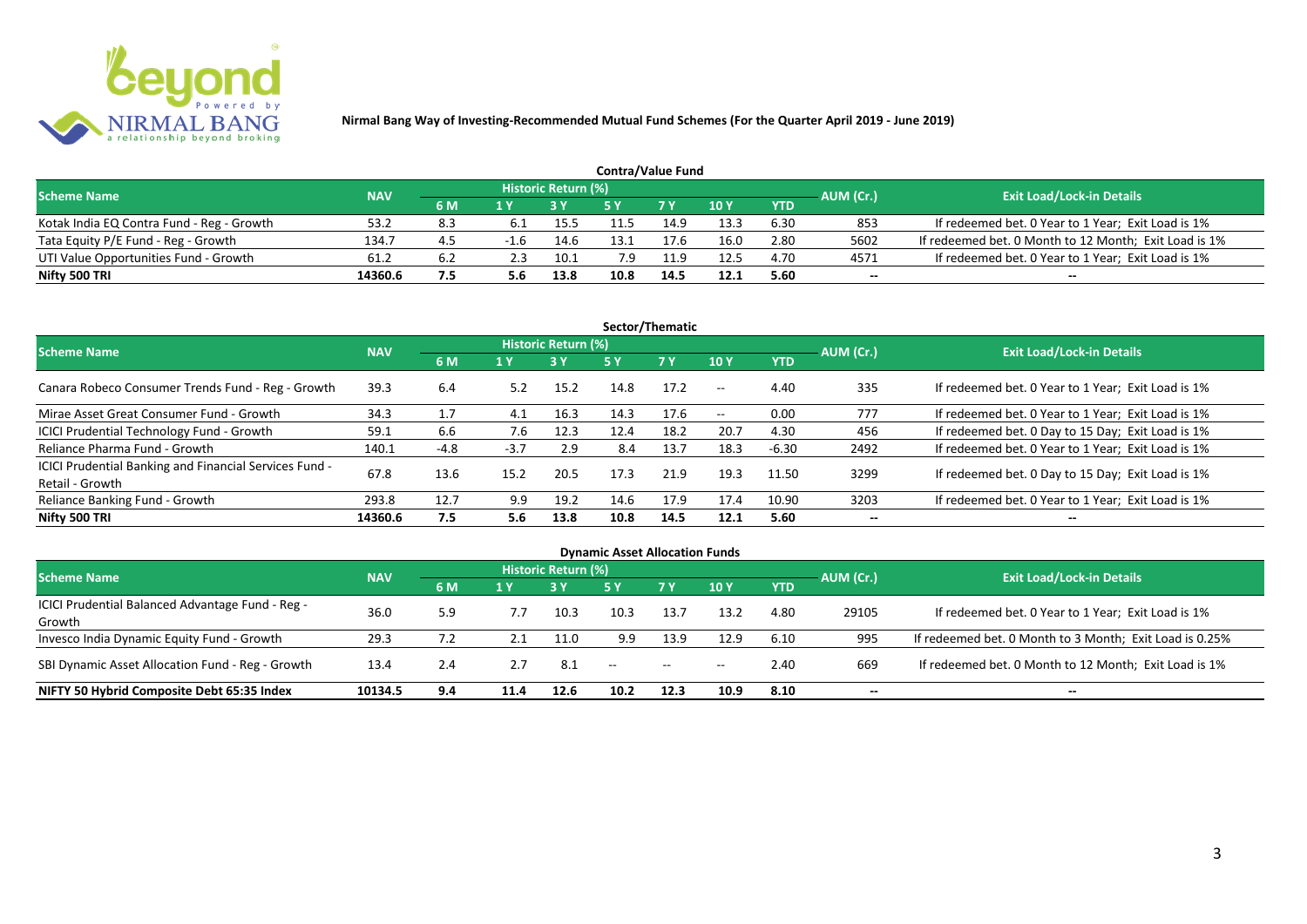

| <b>Hybrid Aggressive</b>                        |            |     |      |                     |      |               |            |            |           |                                                       |  |  |  |
|-------------------------------------------------|------------|-----|------|---------------------|------|---------------|------------|------------|-----------|-------------------------------------------------------|--|--|--|
| <b>Scheme Name</b>                              | <b>NAV</b> |     |      | Historic Return (%) |      |               |            |            | AUM (Cr.) | <b>Exit Load/Lock-in Details</b>                      |  |  |  |
|                                                 |            | 6 M | 1 Y  |                     | 5 Y  | 7 Y           | <b>10Y</b> | <b>YTD</b> |           |                                                       |  |  |  |
| HDFC Hybrid Equity Fund - Growth                | 54.8       | 8.0 | 8.2  | 10.6                |      |               | 11.5       | 6.70       | 22665     | If redeemed bet. 0 Year to 1 Year; Exit Load is 1%    |  |  |  |
| ICICI Prudential Equity & Debt Fund - Growth    | 136.1      | 7.7 | 9.2  | 13.0                |      | 16.7          | 15.2       | 6.30       | 26036     | If redeemed bet. 0 Year to 1 Year; Exit Load is 1%    |  |  |  |
| Mirae Asset Hybrid - Equity Fund - Reg - Growth | 15.1       | 8.5 |      | 13.6                | --   | $\sim$ $\sim$ | $- -$      | 7.50       | 2038      | If redeemed bet. 0 Year to 1 Year; Exit Load is 1%    |  |  |  |
| Reliance Equity Hybrid Fund - Growth            | 54.3       | 4.2 |      | 9.9                 | 10.5 | 13.8          | 13.0       | 2.80       | 11257     | If redeemed bet. 0 Month to 12 Month; Exit Load is 1% |  |  |  |
| Canara Robeco Equity Hybrid Fund - Growth       | 161.1      | 8.3 | 8.8  | 12.6                | 11.9 | 14.3          | 13.9       | 7.00       | 2242      | If redeemed bet. 0 Year to 1 Year; Exit Load is 1%    |  |  |  |
| NIFTY 50 Hybrid Composite Debt 65:35 Index      | 10134.5    | 9.4 | 11.4 | 12.6                | 10.2 | 12.3          | 10.9       | 8.10       | $- -$     |                                                       |  |  |  |
|                                                 |            |     |      |                     |      |               |            |            |           |                                                       |  |  |  |

| <b>Arbitrage Fund</b>                      |            |       |    |                     |     |     |     |            |           |                                                         |  |  |  |
|--------------------------------------------|------------|-------|----|---------------------|-----|-----|-----|------------|-----------|---------------------------------------------------------|--|--|--|
| <b>Scheme Name</b>                         | <b>NAV</b> |       |    | Historic Return (%) |     |     |     |            | AUM (Cr.) | <b>Exit Load/Lock-in Details</b>                        |  |  |  |
|                                            |            | 1 M / | 3M | 6 M                 |     | 2V  |     | <b>YTD</b> |           |                                                         |  |  |  |
| IDFC Arbitrage Fund - Reg - Growth         | 23.7       |       |    | 6.5                 |     |     |     | 6.70       | 4643      | If redeemed bet. 0 Month to 1 Month; Exit Load is 0.25% |  |  |  |
| Kotak Equity Arbitrage Fund - Reg - Growth | 26.8       |       |    | -6.4                | 6.5 | 6.3 | 6.3 | 6.50       | 13360     | If redeemed bet. 0 Day to 30 Day; Exit Load is 0.25%    |  |  |  |
| Reliance Arbitrage Fund - Growth           | 19.3       |       |    | 6.6                 | 6.6 | כ.ס |     | 6.70       | 8535      | If redeemed bet. 0 Month to 1 Month; Exit Load is 0.25% |  |  |  |

|                                          |            |       |       |                     |                   | <b>Equity Saver</b> |                          |            |                          |                                                       |
|------------------------------------------|------------|-------|-------|---------------------|-------------------|---------------------|--------------------------|------------|--------------------------|-------------------------------------------------------|
| <b>Scheme Name</b>                       | <b>NAV</b> |       |       | Historic Return (%) |                   |                     |                          |            |                          | <b>Exit Load/Lock-in Details</b>                      |
|                                          |            | 6 M   |       |                     |                   | <b>7 Y</b>          | <b>10Y</b>               | <b>YTD</b> | AUM (Cr.)                |                                                       |
| Axis Equity Saver Fund - Reg - Growth    | 13.0       |       | 6.4   | -8.5                | $\hspace{0.05cm}$ | $\sim$              | $\overline{\phantom{a}}$ | 4.50       | 769                      | If redeemed bet. 0 Month to 12 Month; Exit Load is 1% |
| HDFC Equity Savings Fund - Growth        | 37.3       | 5.8   |       | 10.7                | 8.4               |                     | 9.8                      | 5.10       | 5614                     | If redeemed bet. 0 Year to 1 Year; Exit Load is 1%    |
| Kotak Equity Savings Fund - Reg - Growth | 14.4       | 4.4   | 5.9   | 8.5                 | $-$               | $\sim$ $\sim$       | $- -$                    | 3.60       | 2158                     | If redeemed bet. 0 Year to 1 Year; Exit Load is 1%    |
| CRISIL Hybrid 50+50 - Moderate Index*    | $- -$      | $- -$ | $- -$ | $- -$               |                   | $- -$               | $\overline{\phantom{a}}$ | $- -$      | $\overline{\phantom{a}}$ | $- -$                                                 |

| <b>Liquid Funds</b>                            |            |     |     |                            |             |                          |            |                 |                          |                                  |  |  |  |  |
|------------------------------------------------|------------|-----|-----|----------------------------|-------------|--------------------------|------------|-----------------|--------------------------|----------------------------------|--|--|--|--|
| <b>Scheme Name</b>                             | <b>NAV</b> |     |     | <b>Historic Return (%)</b> |             |                          | <b>YTM</b> | Avg.            | AUM (Cr.)                | <b>Exit Load/Lock-in Details</b> |  |  |  |  |
|                                                |            | 1 W | 2 W | 1 M                        | 3 M         | 1Y                       |            | <b>Maturity</b> |                          |                                  |  |  |  |  |
| Axis Liquid Fund - Growth                      | 2099.5     | 6.5 | 6.5 | 6.8                        | 7.3         |                          | 6.8        | 0.10            | 32993                    | Nil                              |  |  |  |  |
| Franklin India Liquid Fund - Super IP - Growth | 2835.2     | 6.2 | 6.4 | 6.8                        | 7.4         | 7.6                      |            | 0.06            | 12783                    | Nil                              |  |  |  |  |
| Kotak Liquid Scheme - Reg - Growth             | 3834.2     | 6.0 | 6.3 | 6.7                        | 7.1         | 7.4                      | 6.8        | 0.10            | 31694                    | Nil                              |  |  |  |  |
| Reliance Liquid Fund - Growth                  | 4616.8     | 6.7 | 6.8 |                            | $\sqrt{.4}$ | 7.6                      | 7.2        | 0.10            | 31841                    | Nil                              |  |  |  |  |
| UTI Liquid Cash Plan - Reg - Growth            | 3101.1     | 6.7 | 6.7 | -6.9                       |             |                          | 7.0        | 0.10            | 43477                    | Nil                              |  |  |  |  |
| <b>CRISIL Liquid Fund Index</b>                | $- -$      | 5.8 | 6.3 | 6.9                        | 7.3         | $\overline{\phantom{a}}$ | $- -$      | --              | $\overline{\phantom{a}}$ | $- -$                            |  |  |  |  |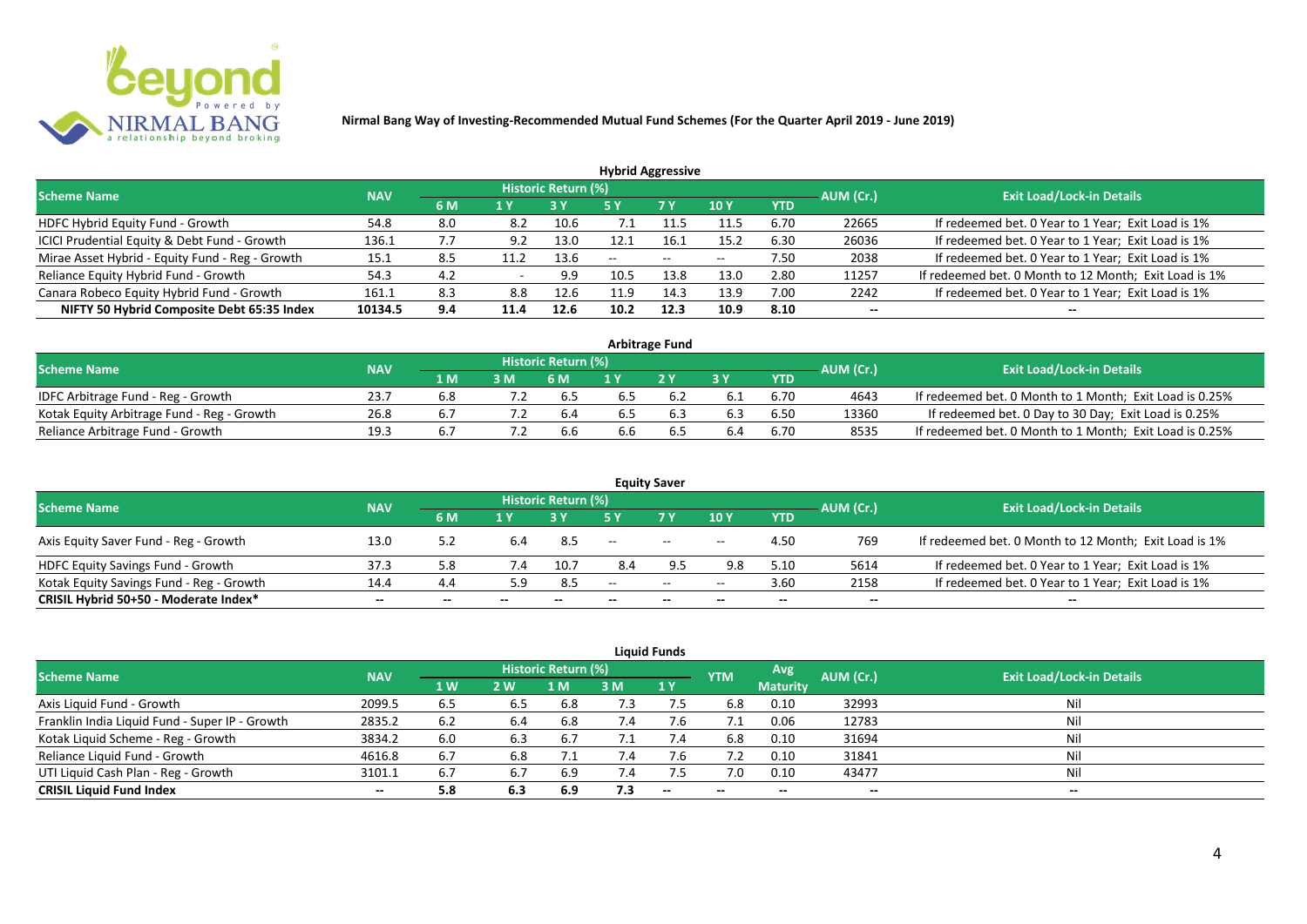

|                                                   |            |     |     |                            |     | Ultra Short Fund  |                          |                 |           |                                  |
|---------------------------------------------------|------------|-----|-----|----------------------------|-----|-------------------|--------------------------|-----------------|-----------|----------------------------------|
| <b>Scheme Name</b>                                | <b>NAV</b> |     |     | <b>Historic Return (%)</b> |     |                   | <b>YTM</b>               | Avg             | AUM (Cr.) | <b>Exit Load/Lock-in Details</b> |
|                                                   |            | 1 M | 3M  | 6 M                        |     | 3Y                |                          | <b>Maturity</b> |           |                                  |
| Aditya Birla Sun Life Savings Fund - Reg - Growth | 376.2      | 7.8 | 8.7 | 8.7                        | 8.6 | 8.0               | 8.1                      | 0.55            | 15788     | Nil                              |
| HDFC Ultra Short Term Fund - Reg - Growth         | 10.6       | 7.0 |     | 8.2                        | $-$ | $- -$             | د. ا                     | 0.41            | 6196      | Nil                              |
| IDFC Ultra Short Term Fund - Reg - Growth         | 10.8       | 7.b | 8.4 | 8.5                        | $-$ | $\hspace{0.05cm}$ | 7.0                      | 0.37            | 2549      | Nil                              |
| Kotak Savings Fund - Reg - Growth                 | 30.5       | 7.4 | 7.8 | 8.3                        | 8.1 | 7.4               |                          | 0.47            | 13037     | Nil                              |
| SBI Magnum Ultra Short Duration Fund - Growth     | 4218.0     | 7.2 | 7.9 | 8.2                        | 8.3 | 7.4               | 7.4                      | 0.49            | 8691      | Nil                              |
| <b>NIFTY Ultra Short Duration Debt Index</b>      | 3853.8     | 7.7 | 8.2 | 8.3                        | 8.4 | 7.6               | $\overline{\phantom{a}}$ | $- -$           | --        | $- -$                            |

|                                                            |            |                |     |                     | <b>Money Market Fund</b> |           |                          |                 |           |                                  |
|------------------------------------------------------------|------------|----------------|-----|---------------------|--------------------------|-----------|--------------------------|-----------------|-----------|----------------------------------|
| <b>Scheme Name</b>                                         | <b>NAV</b> |                |     | Historic Return (%) |                          |           | <b>YTM</b>               | Avg             | AUM (Cr.) | <b>Exit Load/Lock-in Details</b> |
|                                                            |            | 1 <sub>M</sub> | 3 M | 6 M                 | 1 Y                      | <b>3Y</b> |                          | <b>Maturity</b> |           |                                  |
| Aditya Birla Sun Life Money Manager Fund - Reg -<br>Growth | 254.9      | 7.7            | 8.4 | -8.4                | 8.4                      | 7.5       | 7.2                      | 0.59            | 11117     | Nil                              |
| ICICI Prudential Money Market Fund - Reg - Growth          | 263.4      | 7.6            | 8.1 | 8.3                 | 8.2                      | 7.3       | 7.2                      | 0.47            | 8992      | Nil                              |
| Reliance Money Market Fund - Growth                        | 2875.6     | 7.7            | 8.4 | 8.5                 | 8.5                      | 7.4       | 7.1                      | 0.46            | 3278      | Nil                              |
| UTI Money Market Fund - Reg - Growth                       | 2137.3     | 7.5            | 8.3 | 8.4                 | 8.4                      | 7.4       |                          | 0.47            | 7578      | Nil                              |
| <b>CRISIL Liquid Fund Index</b>                            | $- -$      | 6.9            | 7.3 | $-$                 | --                       | $- -$     | $\overline{\phantom{a}}$ | $- -$           | $- -$     | $- -$                            |

|                                                 |            |      |     |                            |     | <b>Short Term Fund</b> |            |                 |           |                                                      |
|-------------------------------------------------|------------|------|-----|----------------------------|-----|------------------------|------------|-----------------|-----------|------------------------------------------------------|
| <b>Scheme Name</b>                              | <b>NAV</b> |      |     | <b>Historic Return (%)</b> |     |                        | <b>YTM</b> | <b>Avg</b>      | AUM (Cr.) | <b>Exit Load/Lock-in Details</b>                     |
|                                                 |            | 1 M  | 3M  | '6 M                       |     | 73 Y                   |            | <b>Maturity</b> |           |                                                      |
| Franklin India STIP - Growth                    | 4022.4     |      | 3.b | 6.2                        |     | 8.8                    | 11.3       | 3.07            | 13368     | If redeemed bet. 0 Year to 1 Year; Exit Load is 0.5% |
| HDFC Short Term Debt Fund - Growth              | 21.0       |      | 8.6 | 9.0                        | 8.7 |                        | 7.9        | 2.08            | 7956      |                                                      |
| IDFC Bond Fund - Short Term Plan - Reg - Growth | 38.7       |      | 7.9 | 9.6                        | Q 1 |                        |            | 1.99            | 7525      | Nil                                                  |
| Kotak Bond Short Term Plan - Reg - Growth       | 35.5       | 10.7 | 8.9 | 9.6                        | 8.8 |                        | 8.0        | 2.74            | 8993      | Nil                                                  |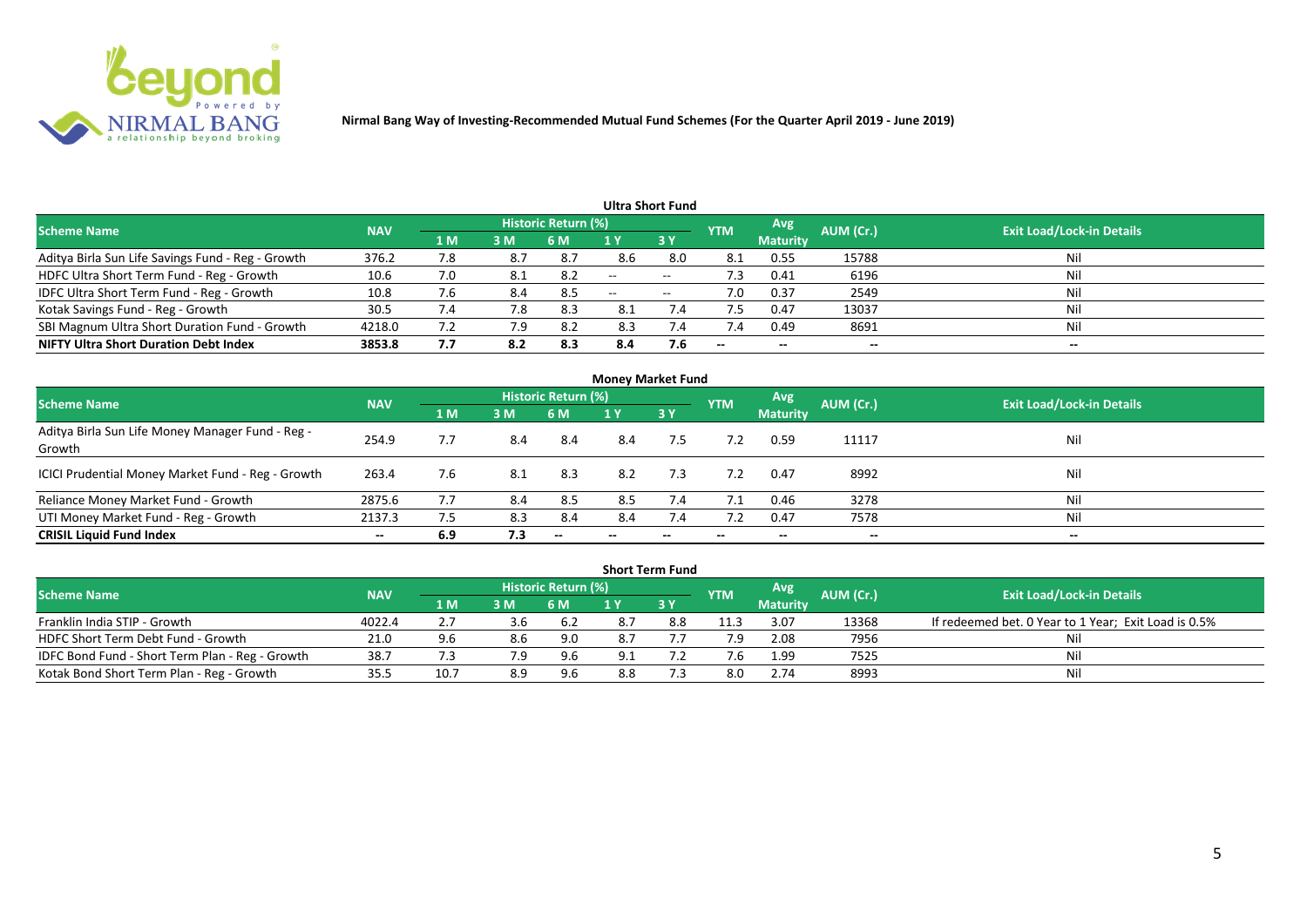

|                                              |            |          |         |                     |      | <b>Low Duration Fund</b> |            |                 |           |                                                                         |
|----------------------------------------------|------------|----------|---------|---------------------|------|--------------------------|------------|-----------------|-----------|-------------------------------------------------------------------------|
| <b>Scheme Name</b>                           | <b>NAV</b> |          |         | Historic Return (%) |      |                          | <b>YTM</b> | Avg             | AUM (Cr.) | <b>Exit Load/Lock-in Details</b>                                        |
|                                              |            | 1 M      | 3M      | 6 M                 |      | 3Y                       |            | <b>Maturity</b> |           |                                                                         |
| DSP Low Duration Fund - Reg - Growth         | 13.7       | $-0.3$   | 3.5     | 6.2                 | ـ. / | 7.0                      | 7.6        | 0.80            | 2601      | Nil                                                                     |
| Franklin India Low Duration Fund - Growth    | 21.9       | 3.7      | 4.6     | 7.3                 | 8.3  | 8.6                      | 10.9       | 1.09            | 6920      | If redeemed bet. 0 Months to 3 Months; Exit Load is 0.5%                |
| <b>IDFC Low Duration Fund - Reg - Growth</b> | 27.0       | 7.4      | -8.1    | 8.4                 | 8.3  | ∴6                       | 7.3        | 0.80            | 3571      | Nil                                                                     |
|                                              |            |          |         |                     |      |                          |            |                 |           | If redeemed bet. 0 Month to 3 Month; Exit Load is 3%, If redeemed       |
| UTI Treasury Advantage Fund - Reg - Growth   | 2323.9     | $-118.7$ | $-38.2$ | $-15.7$             |      | 3.4                      | 9.6        | 1.22            |           | 3048 bet. 3 Month to 6 Month; Exit Load is 2%, If redeemed bet. 6 Month |
|                                              |            |          |         |                     |      |                          |            |                 |           | to 1 Year; Exit Load is 1%                                              |
|                                              |            |          |         |                     |      |                          |            |                 |           |                                                                         |

| <b>Banking &amp; PSU Bond Funds</b>            |            |      |         |                     |      |      |            |                 |           |                                  |  |  |  |  |
|------------------------------------------------|------------|------|---------|---------------------|------|------|------------|-----------------|-----------|----------------------------------|--|--|--|--|
| <b>Scheme Name</b>                             | <b>NAV</b> |      |         | Historic Return (%) |      |      | <b>YTM</b> | Avg             | AUM (Cr.) | <b>Exit Load/Lock-in Details</b> |  |  |  |  |
|                                                |            | 1 M  | 3M      | 6 M                 |      | 3Y   |            | <b>Maturity</b> |           |                                  |  |  |  |  |
| HDFC Banking and PSU Debt Fund - Reg - Growth  | 15.3       |      | 8.8     | 9.6                 |      |      | 8.3        | 2.68            | 3123      | Nil                              |  |  |  |  |
| Kotak Banking and PSU Debt Fund - Reg - Growth | 43.3       | 15.0 |         | 11.0                | 10.0 | -8.1 |            | 4.61            | 1617      | Nil                              |  |  |  |  |
| UTI Banking & PSU Debt Fund - Reg - Growth     |            | 15.6 | $-16.0$ | $-7.9$              |      |      |            | 4.36            | 175       | Nil                              |  |  |  |  |

| <b>Corporate Bond Funds</b>                 |            |      |      |                            |      |             |            |                  |                  |                                  |  |  |  |  |
|---------------------------------------------|------------|------|------|----------------------------|------|-------------|------------|------------------|------------------|----------------------------------|--|--|--|--|
| <b>Scheme Name</b>                          | <b>NAV</b> |      |      | <b>Historic Return (%)</b> |      |             | <b>YTM</b> | Avg <sup>'</sup> | <b>AUM (Cr.)</b> | <b>Exit Load/Lock-in Details</b> |  |  |  |  |
|                                             |            | 1 MZ | 3 M  | 6 M                        |      | <b>3 Y.</b> |            | <b>Maturity</b>  |                  |                                  |  |  |  |  |
| Franklin India Corporate Debt Fund - Growth | 67.8       | 21.2 |      | 10.5                       | 10.3 | 8.9         | 10.1       | 4.43             | 870              | Nil                              |  |  |  |  |
| HDFC Corporate Bond Fund - Growth           | 21.3       | 12.6 | 10.2 | 10.9                       | 9.9  |             |            | 3.89             | 12321            | Nil                              |  |  |  |  |
| Kotak Corporate Bond Fund - Std - Growth    | 2519.7     |      |      | -9.5                       | 8.9  |             |            | 1.60             | 2037             | Nil                              |  |  |  |  |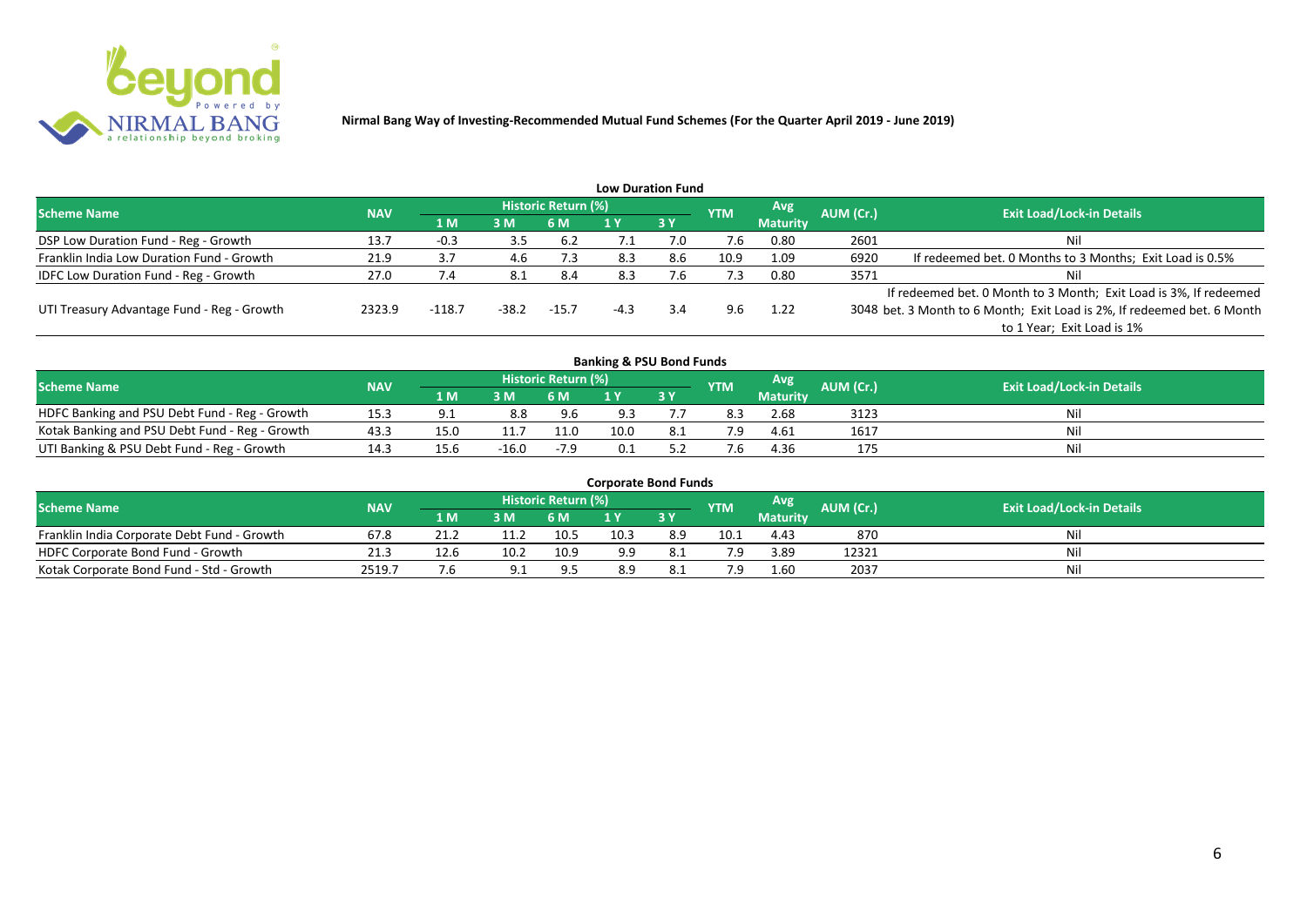

|                                           |            |        |        |                     |     | <b>Credit Risk Funds</b> |            |                 |           |                                                                       |
|-------------------------------------------|------------|--------|--------|---------------------|-----|--------------------------|------------|-----------------|-----------|-----------------------------------------------------------------------|
| Scheme Name                               | <b>NAV</b> |        |        | Historic Return (%) |     |                          | <b>YTM</b> | <b>Avg</b>      | AUM (Cr.) | <b>Exit Load/Lock-in Details</b>                                      |
|                                           |            | 1 M    | 3M     | 6 M                 |     | 3Y                       |            | <b>Maturity</b> |           |                                                                       |
|                                           |            |        |        |                     |     |                          |            |                 |           | If redeemed bet. 0 Month to 12 Month; Exit Load is 3%, If             |
| Franklin India Credit Risk Fund - Growth  | 19.6       | $-2.6$ | 0.7    | 4.3                 | 7.5 | 8.2                      | 11.1       | 3.41            |           | 7125 redeemed bet. 12 Month to 24 Month; Exit Load is 2%, If redeemed |
|                                           |            |        |        |                     |     |                          |            |                 |           | bet. 24 Month to 36 Month; Exit Load is 1%                            |
| HDFC Credit Risk Debt Fund - Reg - Growth | 15.5       | 8.9    | 7.7    | 7.9                 | 7.7 | 7.4                      | 9.8        | 2.50            | 15416     | If redeemed bet. 0 Month to 12 Month; Exit Load is 1%, If             |
|                                           |            |        |        |                     |     |                          |            |                 |           | redeemed bet. 12 Month to 18 Month; Exit Load is 0.5%                 |
| Reliance Credit Risk Fund - Growth        | 25.4       | 5.4    | $-5.0$ | 1.9                 | 4.5 | 6.4                      | 11.2       | 1.96            | 8534      | If redeemed bet. 0 Month to 12 Month; Exit Load is 1%                 |
|                                           |            |        |        |                     |     |                          |            |                 |           | If redeemed bet. 0 Month to 12 Month; Exit Load is 3%, If             |
| SBI Credit Risk Fund - Growth             | 30.0       | 10.0   | 2.8    | 6.0                 | 7.0 | 7.2                      | 12.1       | 2.11            | 5397      | redeemed bet. 12 Month to 24 Month; Exit Load is 1.5%, If             |
|                                           |            |        |        |                     |     |                          |            |                 |           | redeemed bet. 24 Month to 36 Month; Exit Load is 0.75%                |

| <b>Dynamic Bond Fund</b>                        |            |       |       |                          |      |       |            |                          |           |                                                         |  |  |  |  |
|-------------------------------------------------|------------|-------|-------|--------------------------|------|-------|------------|--------------------------|-----------|---------------------------------------------------------|--|--|--|--|
| <b>Scheme Name</b>                              | <b>NAV</b> |       |       | Historic Return (%)      |      |       | <b>YTM</b> | Avg                      | AUM (Cr.) | <b>Exit Load/Lock-in Details</b>                        |  |  |  |  |
|                                                 |            | 1 M   | 3M    | 6 M                      |      | -3 Y  |            | <b>Maturity</b>          |           |                                                         |  |  |  |  |
| Axis Dynamic Bond Fund - Growth                 | 19.5       | 22.4  | 13.5  | 10.8                     | 11.0 | 7.9   | 8.2        | 7.90                     | 135       | Nil                                                     |  |  |  |  |
| ICICI Prudential All Seasons Bond Fund - Growth | 23.7       | 15.6  | 11.0  | 9.8                      | Q 1  | 8.9   | 8.8        | 4.70                     | 2707      | If redeemed bet. 0 Month to 1 Month; Exit Load is 0.25% |  |  |  |  |
| IDFC D B F - Reg - Growth (Re-Launched)         | 23.1       | 24.3  | 14.2  | 10.9                     | 12.1 | 8.4   | 7.7        | 7.43                     | 1962      |                                                         |  |  |  |  |
| Kotak Dynamic Bond Fund - Reg - Growth          | 25.0       | 22.5  | 13.9  | 12.3                     | 12.1 | 9.1   | 8.3        | 6.02                     | 641       | Ni                                                      |  |  |  |  |
| CRISIL Corporate Bond Composite Index*          | $- -$      | $- -$ | $- -$ | $\overline{\phantom{a}}$ |      | $- -$ |            | $\overline{\phantom{a}}$ | $- -$     | $-$                                                     |  |  |  |  |

|                                                 |            |      |      |                            |      | <b>Gilt Funds</b> |            |                  |           |                                                     |
|-------------------------------------------------|------------|------|------|----------------------------|------|-------------------|------------|------------------|-----------|-----------------------------------------------------|
| <b>Scheme Name</b>                              | <b>NAV</b> |      |      | <b>Historic Return (%)</b> |      |                   | <b>YTM</b> | Avg <sup>1</sup> | AUM (Cr.) | <b>Exit Load/Lock-in Details</b>                    |
|                                                 |            | 1 M  | 3M   | 6 M                        |      | <b>3Y</b>         |            | <b>Maturity</b>  |           |                                                     |
| IDFC G Sec Fund - Invt Plan - Reg - Growth (Re- | 23.3       | 32.8 | 20.0 |                            | 14.9 | 9.3               |            | 7.99             | 372       |                                                     |
| launched)                                       |            |      |      | 14.1                       |      |                   |            |                  |           | Nil                                                 |
| Reliance Gilt Securities Fund - Growth          | 26.1       | 35.2 | 20.4 | 13.8                       | 14.3 | 10.0              | 7.4        | 9.37             | 975       | If redeemed bet. 0 Day to 7 Day; Exit Load is 0.25% |
| UTI Gilt Fund - Growth                          | 42.9       | 40.9 | 20.7 | 13.4                       | 12.2 | 10.0              | 7.5        | 10.49            | 511       | Nil                                                 |